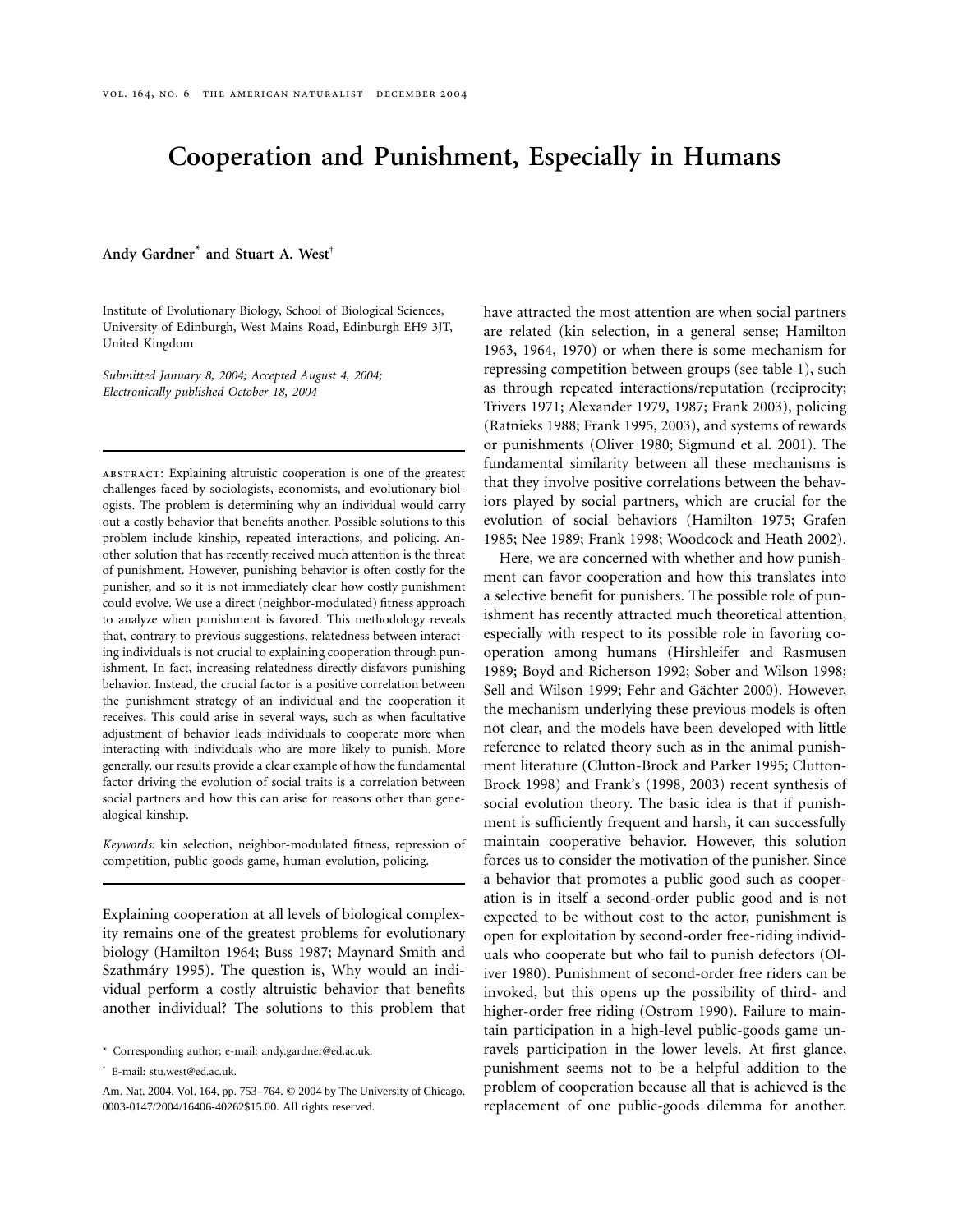| Selection pressure  | Fundamental concept                 | Costs                           | Benefits                                          |
|---------------------|-------------------------------------|---------------------------------|---------------------------------------------------|
| Kin selection       | Relatedness between social partners | Cost for actor                  | Benefit for recipient                             |
| Reciprocal altruism | Repression of competition           | Cost for actor                  | Future benefit for actor                          |
| Policing            | Repression of competition           | Cost for actor                  | Benefits for group                                |
| Punishment          | Repression of competition           | Cost for actor<br>and recipient | Indirect benefit through increased<br>cooperation |

**Table 1:** A simple classification of some mechanisms that promote the evolution of cooperative behaviors

However, it is generally true that punishment is cheap relative to the cost of cooperation. Consequently, it has been argued that any mechanism invoked to explain participation in public-goods games will more easily favor punishing (and hence also cooperation) than it would cooperation alone (Sober and Wilson 1998).

A Darwinian account of the evolution of cooperation through punishment requires that the punisher directly or indirectly receives a net benefit through punishing. Although costly punishment can ultimately enhance the direct fitness of the punisher if interactions tend to be extended or repeated with the same social partner (Frank 2003; e.g., sanctioning in plant-rhizobium mutualisms: Denison 2000; West et al. 2002*b*, 2002*c*; Kiers et al. 2003), animals including humans punish even when there is no mechanism ensuring repeat encounters (Fehr and Gächter 2002). Genealogical relationship between social partners is often considered low or absent, and so kin selection is given little attention in the existing literature. The favored Darwinian mechanisms that have received the most attention are group selection (Gintis 2000) and cultural group selection (Heinrich and Boyd 2001). A recent simulation study (Boyd et al. 2003) has suggested that since the incidence of defection declines as punishment becomes more frequent, the costs of punishment decline as it becomes common, so that even modest group selection may plausibly maintain punishment in humans.

In this article, we show that the evolution of punishment and cooperation may be investigated using the powerful direct fitness maximization techniques of Taylor and Frank (1996) and Frank (1998). This allows us to clarify the mechanisms at work and link previous theory to Frank's (1998, 2003) general framework. In particular, we link kin selection, group selection, and cultural group selection in terms of a generalized view of relatedness. We then reveal that it is not the relatedness between social partners per se that facilitates the evolution of punishing behavior. What is crucial is that there is a positive correlation between the punishment strategy played and cooperation received by an individual. Although such an association could arise from viscous population structure and interactions between kin, it may arise for other reasons. In particular, we demonstrate that even in the absence of relatedness it is possible for such an association, due to

facultative adjustment of cooperative behavior, to maintain punishment through selection acting at the level of the individual, rendering group selection and elaborate cultural practices unnecessary. More generally, the fact that a positive correlation between the behaviors of social partners is the fundamental factor favoring cooperation has been obscured by a focus on how this correlation can be produced by kinship, through the interactions of close relatives (Hamilton 1975; Frank 1998). Our results provide a clear example of how such positive correlations can arise without kin association.

#### **Models and Analyses**

# *Basic Model*

We now present a simple model describing the coevolution of cooperation and punishment. This is intended to elucidate the general selection pressures involved—it is the simplest model that captures the essentials of the problem. We discuss our model in terms of humans because this is where much of the recent theoretical literature has been focused. However, the implications are general and could be applied to a variety of organisms. A role for punishment in the evolution of cooperation has been suggested in a variety of animals, including insects, birds, primates, and other mammals (Clutton-Brock and Parker 1995). We give some specific examples in the discussion when considering how our model may be tested empirically.

For simplicity, we suppose that individuals interact in pairs, with one (random) member of the pair being denoted player 1 and the other player 2. Player 1 may choose to cooperate (e.g., sharing food), in which case she loses fitness *c* and player 2 gains fitness *b*, or to defect (e.g., refusing to share food), such that neither player loses nor gains fitness from the interaction. Player 2 may respond to defection in two ways: either she punishes (e.g., by physically injuring player 1) at a cost *a* to herself in order to reduce player 1's fitness by *d*, or else she forgives (e.g., does nothing) in which case neither player gains nor loses fitness. The expected direct fitness of a focal individual might then be written as

$$
w = \alpha - cx + bX - (1 - X)ya - (1 - x)Yd, \qquad (1)
$$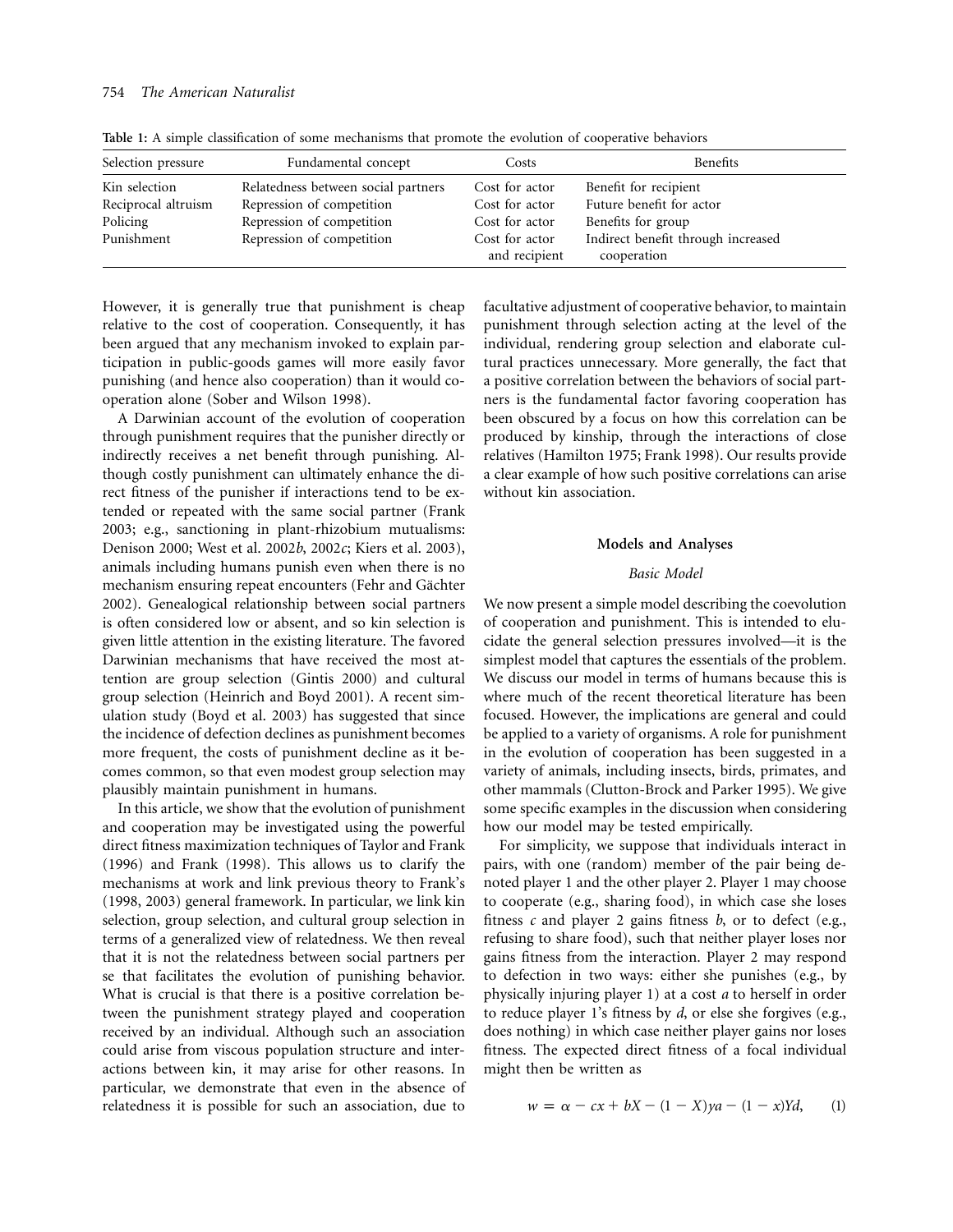where the constant  $\alpha$  is baseline fitness, x is the frequency with which that individual cooperates, *X* is the mean frequency of cooperation among her social partners, *y* is the frequency with which the individual punishes, given that her partner defects, and *Y* is the mean punishment strategy played by her social partners, that is, the probability that the focal individual is punished given that she defects. We assume that all competition is global. An important point is that punishment acts to directly reduce both the fitness of the actor and the fitness of her social group. Punishment is therefore fundamentally different from the policing models of Frank (1995, 1996, 2003) because policing directly reduces actor fitness but increases group fitness.

#### *Coevolution of Cooperation and Punishment*

We will consider the simultaneous evolutionary optimization of cooperation and punishment analogous to the evolution of policing analysis of Frank (1995), using the direct (neighbor-modulated) fitness maximization method of Taylor and Frank (1996) and Frank (1998). A small increase in a behavior is favored by selection if the derivative of fitness with respect to that behavior (termed "marginal fitness") is  $>0$  and disfavored when this derivative is  $<$ 0. Differentiating the focal individual's fitness function (eq. [1]) with respect to her cooperating (*x*) and punishing (*y*) strategies obtains

$$
\frac{dw}{dx} = -c + Yd + \frac{dX}{dx}(b + ya)
$$

$$
- \frac{dy}{dx}(1 - X)a - \frac{dY}{dx}(1 - x)d,
$$
 (2a)

$$
\frac{dw}{dy} = -(1 - X)a - \frac{dY}{dy}(1 - x)d
$$

$$
+ \frac{dx}{dy}(Yd - c) + \frac{dX}{dy}(b + ya). \tag{2b}
$$

The terms  $dX/dx$  and  $dY/dy$  are the coefficients of relatedness, with respect to cooperation and punishment, respectively, between the focal individual and her social partners (Taylor and Frank 1996; Frank 1998). Technically, the derivative is of the conditional expectation of the social partner's strategy, given the strategy played by the focal individual, with respect to the latter. The other derivative terms are  $dy/dx$  and  $dx/dy$ , which are the regression of an individual's punishing strategy on its own cooperation strategy, and vice versa, and  $dY/dx$  and  $dX/dy$ , which are the regressions of a partner's punishing strategy on its own cooperation strategy and a partner's cooperation strategy on its own punishment strategy, respectively.

Let us consider first the origin of cooperation and pun-

ishment in a population that is otherwise fixed for defection  $(\bar{x} \rightarrow 0)$  and forgiveness  $(\bar{y} \rightarrow 0)$ . In such circumstances the trait-on-trait regressions are always nonnegative, which is important for interpretation of the analytical results that follows. To see why, consider the regression of cooperation received on cooperation strategy played:  $dX/dx = (X - \bar{x})/(x - \bar{x}) \approx X/x$ . Since cooperation strategies are nonnegative, the numerator  $(X)$  is nonnegative, and since the variant by definition plays a different cooperation strategy from the wild type (which plays zero cooperation), the denominator  $(x)$  is positive. Hence,  $dX/dx \geq 0$ . The same argument can be used to show that this is true for the other trait-on-trait regressions. Assuming only minor variants ( $x \approx X \approx \bar{x}$ ,  $y \approx Y \approx \bar{y}$ ; Taylor and Frank 1996; Frank 1998) and making the substitutions  $\bar{x} \rightarrow 0$  and  $\bar{y} \rightarrow 0$ , the marginal fitness with respect to cooperation (eq. [2a]) reduces to

$$
\frac{dw}{dx} = -c + \frac{dX}{dx}b - \frac{dy}{dx}a - \frac{dY}{dx}d.
$$
 (3)

This shows there is a direct cost (*c*) and a kin-selected benefit  $\left(\frac{dX}{dx} \times b\right)$  of cooperation, plus costs relating to the associated increase in costly punishing  $\frac{dy}{dx} \times a$  and also in being punished  $\frac{dY}{dx} \times d$ ; see figure 1A. Cooperation is maintained even in the absence of punishment when Hamilton's (1964) rule  $dX/dx \times b > c$  holds, so we will consider the more interesting situation where it does not, such that equation (3) is always negative.

Similarly, the marginal fitness with respect to punishment (eq. [2b]) is

$$
\frac{dw}{dy} = -a - \frac{dY}{dy}d - \frac{dx}{dy}c + \frac{dX}{dy}b.
$$
 (4)

Again, this is easily understood. Punishing incurs a direct cost (*a*) and indirect costs  $\frac{dY}{dy} \times d$  from being punished by related individuals and  $dx/dy \times c$  from the correlated commitment to cooperation). The benefit  $dX/dy \times b$  is gained through the association between the punishment strategy played and the cooperation received (see fig. 1*B*). Only when this is sufficiently large may a rare variant with some small frequency of punishing behavior be able to invade. In other words, a positive association between the punishment strategy played and the cooperation received by a focal individual is a necessary but not sufficient condition for the evolutionary origin of punishment.

*Result 1*. A positive association between punishment strategy played and cooperation received is crucial for the evolutionary origin of punishing behavior.

We will now investigate the evolutionary maintenance of cooperation and punishment by considering  $\bar{x} \rightarrow 1$  and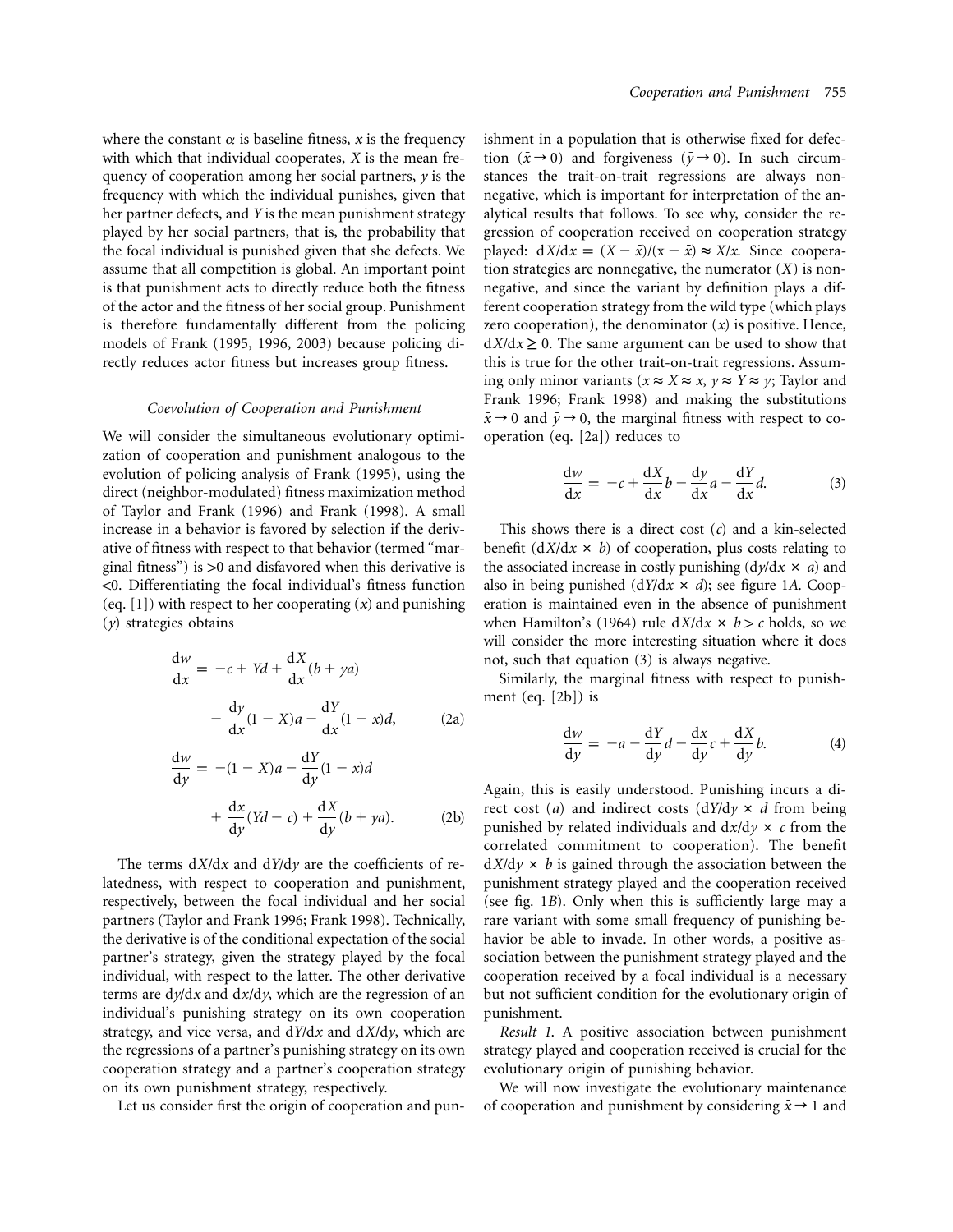

**Figure 1:** *A*, Selective value of cooperation ( $d w/dx$ ) as a function of relatedness and the resident punishing strategy ( $\bar{y}$ ) when there is no association between traits  $\frac{dy}{dx} = \frac{dy}{dx} = 0$ ;  $\frac{dw}{dx} > 0$  indicates that enhanced cooperation is favored, and  $\frac{dw}{dx} < 0$  indicates that it is disfavored. Increasing relatedness (*r*) enhances selection for cooperation; in the absence of punishment, cooperation is favored when  $rb > c$ . Increasing punishment also favors cooperation, so cooperation may be favored even when relatedness is 0, if  $\bar{y}$   $>$   $c/d$ . B, Selective value of punishment ( $dw/dy$ ) as a function of relatedness and the resident cooperation strategy ( $\bar{x}$ ); dw/dy > 0 indicates enhanced punishment is favored, and dw/dy < 0 indicates that it is disfavored. Assuming no association between traits  $\frac{dx}{dy} = \frac{dX}{dy} = 0$ , we see that punishment is always disfavored, that increased relatedness enhances the selective disadvantage of punishment, and that increased cooperation reduces the selective disadvantage of punishment. Punishment may be favorable if there is a positive association between the punishment strategy played and the cooperation received by an individual  $\left(\frac{dX}{dy} > 0\right)$ ; the broken line indicates  $dX/dy = 0.2$ . For A and B, we assume  $a = 0.1$ ,  $b = 2$ ,  $c = 1$ , and  $d = 3$ .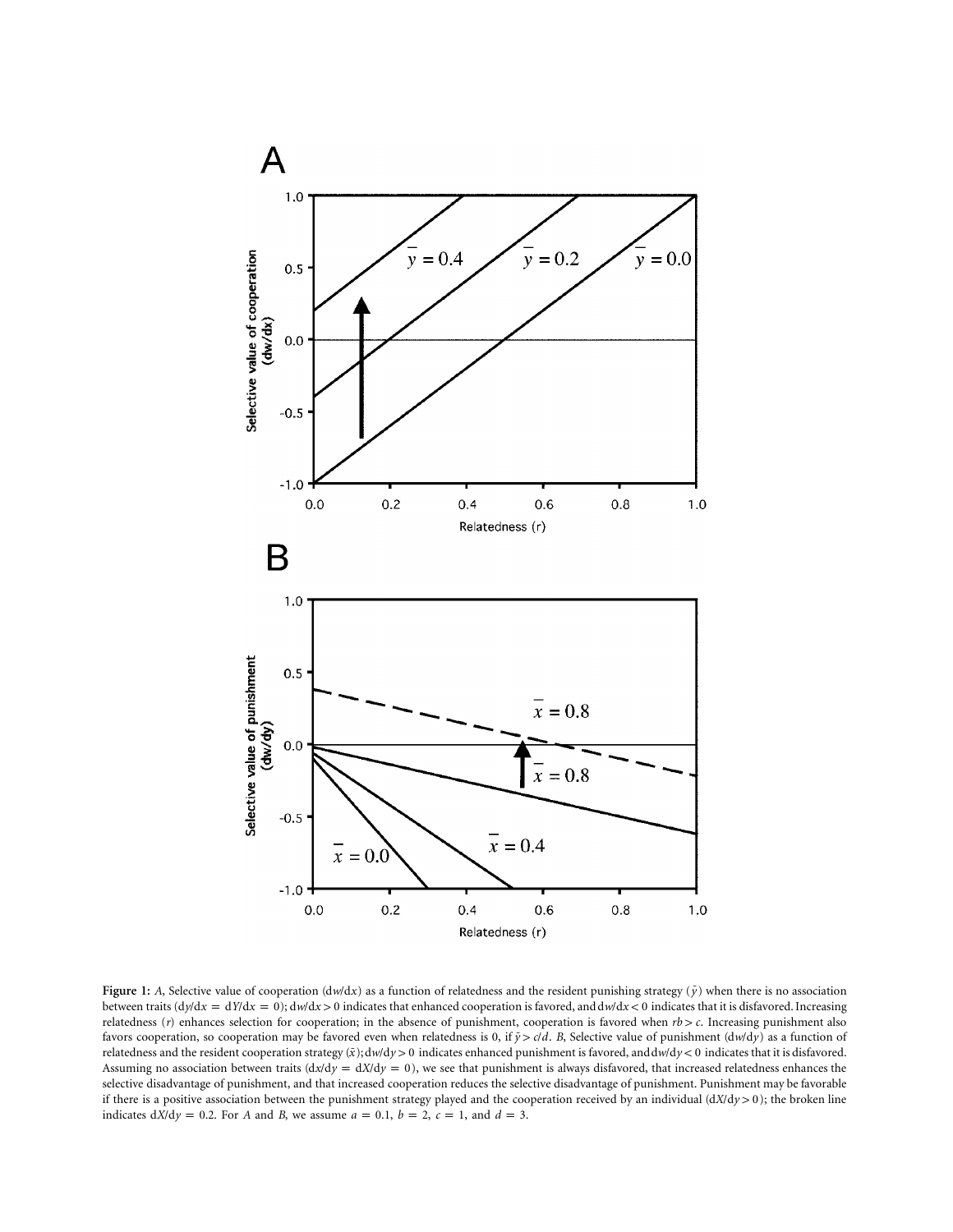$\bar{y} \rightarrow 1$ . Again, the trait-on-trait regressions will all be nonnegative: for example,  $dX/dx = (X - \bar{x})/(x - \bar{x}) \approx (X -$ 1)/( $x - 1$ ). Cooperation received (*X*) cannot be >1, so the numerator  $(X - 1)$  is  $\leq 0$ . Since the cooperation variant does not play the wild-type strategy (always cooperate) and cannot play a more cooperative strategy than that, the denominator  $(x - 1)$  is always negative. Hence,  $dX/dx \ge$ 0. Making the substitutions  $\bar{x} \rightarrow 1$  and  $\bar{y} \rightarrow 1$ , the marginal fitness with respect to cooperation (eq. [2a]) is now given by

$$
\frac{\mathrm{d}w}{\mathrm{d}x} = -c + d + \frac{\mathrm{d}X}{\mathrm{d}x}(b + a). \tag{5}
$$

Here cooperation carries a direct cost (*c*) and a benefit (*d*, due to avoiding punishment) when punishment of defectors is assured. It also gives kin-selected benefits  $(dX/dx \times b$  and  $dX/dx \times a)$  due to the correlated cooperation received from social partners and the fitness saved from not having to punish defectors. Punishment cannot be an effective deterrent when the fitness of a punished defector is greater than that of a cooperator, so that we will restrict attention to the situation  $d > c$ . Here, the marginal fitness will always be positive, and so selection will act to maintain cooperation. The marginal fitness with respect to punishment (eq. [2b]) is

$$
\frac{dw}{dy} = -(1 - \bar{x})a - \frac{dY}{dy}(1 - \bar{x})d
$$

$$
+ \frac{dx}{dy}(d - c) + \frac{dX}{dy}(b + a).
$$
(6)

The costs of punishment include the direct cost ( $[1 |\bar{x}| \times a$  and the kin-selected cost  $([1 - x] \times dY/dy \times d)$ plus the cost incurred by the associated cooperation  $\frac{dx}{dy} \times c$ . The benefits of punishment are due to the correlated decrease in one's own defection and hence the frequency with which the focal individual is punished  $(dx/dy \times d)$  and also the correlated increase in cooperation received from social partners  $\left( \frac{dX}{dy} \times b \right)$  and, conversely, the fitness saved by not having to punish partners  $(dX/dy \times a)$ . If  $dx/dy = dX/dy = 0$  so that there is no correlation between the punishment and cooperation played by an individual, nor between the punishment played and cooperation received, then the marginal fitness with respect to punishment is small but negative, and hence full punishment is not stable. It is interesting to note that relatedness dY/dy works to undermine the stability of punishment; as an individual's punishment strategy is increased, so too is the punishment received from social partners. If the between-trait associations are positive and of sufficient magnitude, then full punishment

can be evolutionarily stable. Otherwise, selection will act to reduce punishment in the population.

*Result 2*. A positive association between punishment strategy played and cooperation received is crucial for the evolutionary maintenance of punishing behavior.

We now check to see whether punishment is easier to maintain than it is to initially invade an otherwise forgiving population, by evaluating  $dw/dy|_{\bar{x}, \bar{y}=1} - dw/dy|_{\bar{x}, \bar{y}=0}$ , that is, subtracting the right-hand side (RHS) of equation (4) from the RHS of equation (6) to obtain

$$
d\left(\frac{dY}{dy} + \frac{dx}{dy}\right) + a\left(1 + \frac{dX}{dy}\right),\tag{7}
$$

which is positive, so that RHS equation (4) is less than RHS equation (6), and hence the condition for increased punishment to be favored  $\left(\frac{dw}{dy} > 0\right)$  is more easily satisfied in a population of cooperators and punishers than in a population of defectors and forgivers. Similarly, the RHS of equation (3) is always negative under the relevant circumstances (i.e., when  $dX/dx \times b < c$ ), and the RHS of equation (5) is always positive, so that the condition for enhanced cooperation to be favored  $\left(\frac{dw}{dx} > 0\right)$  is also more easily satisfied in punishing populations than in populations rife with defection and forgiveness.

*Result 3*. Punishing behavior is more easily maintained than it is originally evolved. Note that this assumes that relatedness and the between-trait regressions are constants. A fully dynamic analysis relaxing this assumption would require that we specify a more detailed (and hence less general) model and so is not pursued here because we aim only to abstract and elucidate the selection pressures involved in the evolution of punishment and cooperation.

# *Example: Cooperation as a Facultative Response to Punishment*

*The Model.* We have found that relatedness between social partners is not crucial for costly punishment to be favored (indeed, increasing relatedness disfavors punishment) and that it is another association, the regression of the cooperation received on the punishment strategy played, that provides the benefit of punishment. To illustrate these findings, we examine the evolution of punishment when there is no relatedness between individuals  $(dY/dy = 0)$ and when cooperation is facultatively adjusted to one's punishment environment (which we will see can give  $dX/dy > 0$ ).

We assume that individuals are randomly organized into social groups of size *N*, such that relatedness between group members is 0. In each social encounter, individuals pair with a random member from their group, with one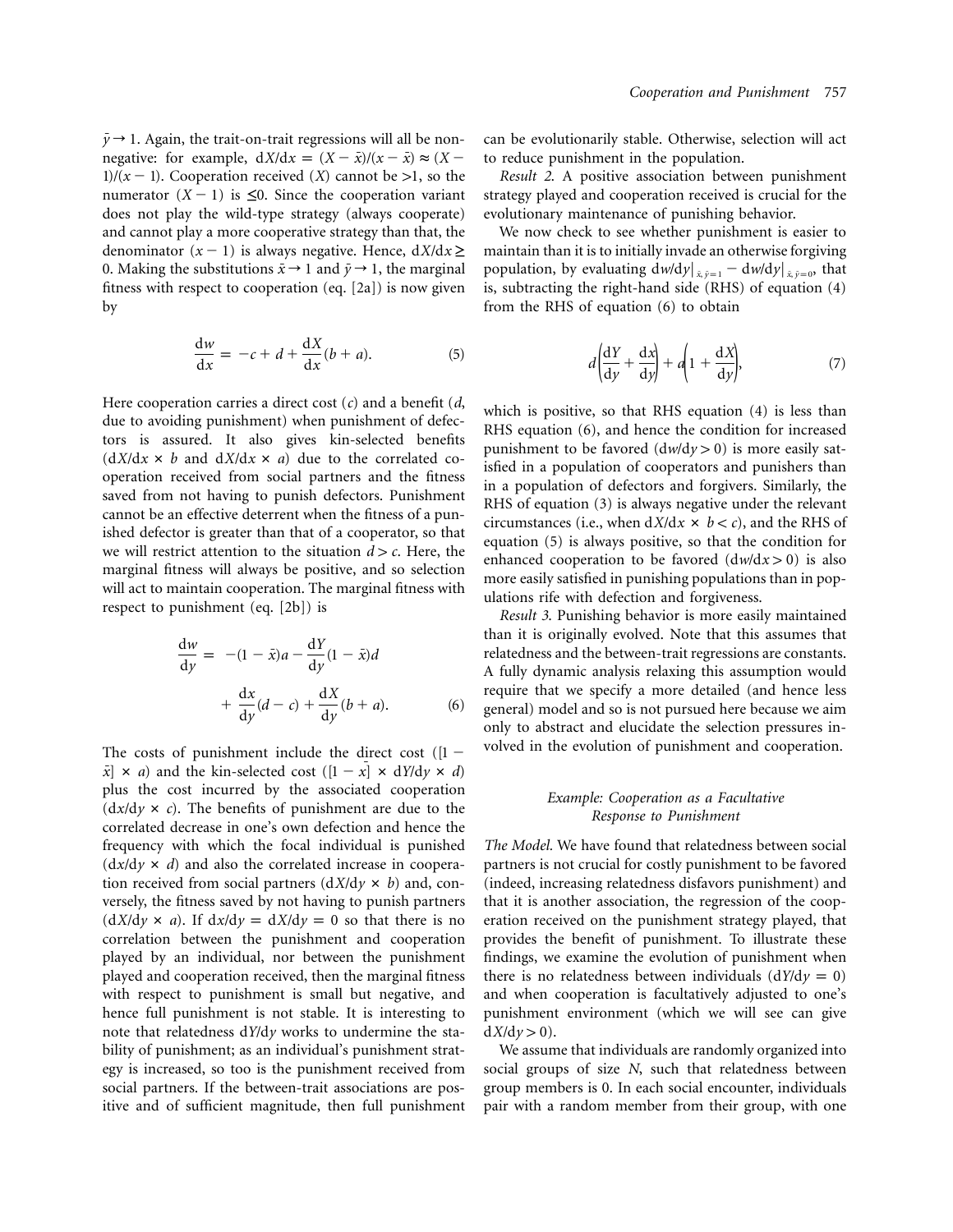of the partners playing the role of player 1 and the other being player 2. In contrast with the previous model, we consider the cooperation strategy of player 1 to be facultative and hence a function of her punishment environment. Assuming no partner recognition and therefore no adjustment of cooperation to her current partner's punishment strategy, the cooperation strategy played by the focal individual (in half of her social interactions) is expressed as a function of the average punishment strategy played by all of her social partners:  $x = f(\bar{y})$ . Since each of her social partners experiences a punishing environment that includes the focal individual (and hence average punishment strategy among their social partners is  $\bar{y} + [y -]$  $\bar{y}/[N-1]$ , they will play cooperation strategy  $X =$  $f(\bar{y} + (y - \bar{y})/(N - 1)).$ 

If individuals cooperate optimally, we expect the function  $f(Y)$  to be such that it maximizes the fitness of player 1 when player 2 plays punishment strategy *Y*. It is easy to show that this optimum is given by

$$
f^*(Y) = \begin{cases} 0 & c > Yd \\ i & f \\ 1 & c < Yd \end{cases}, \tag{8}
$$

such that defection is favored when the cost of cooperation outweighs the threat of punishment  $(c > Yd)$ , and cooperation is favored when the cost of cooperation is outweighed by the threat of punishment  $(c < Yd)$ . This step function is both mathematically inconvenient and biologically unreasonable, so we will use the model of McNamara et al. (1997; see also Kokko 2003) to describe nearly optimized cooperation as

$$
f(Y) = \frac{1}{1 + \exp\left(-\Delta/\varepsilon\right)} = \frac{1}{1 + \exp\left[-\left(Yd - c\right)/\varepsilon\right]},\quad(9)
$$

where  $\varepsilon$  is the degree of behavioral error and  $\Delta =$  $dw/dx = Yd - c$  ensures that the frequency of nonoptimal behavior declines as its impact on fitness becomes more important. The facultative cooperation function (eq. [9]) approaches the step function (eq. [8]) for vanishing behavioral error ( $\varepsilon \to 0$ ), and for larger error ( $\varepsilon > 0$ ), it takes a continuous sigmoidal form which flattens out to a constant 1/2 as the error tends to infinity (fig. 2). For mathematical convenience, we will assume vanishing (but nonzero) behavioral error ( $\varepsilon \rightarrow 0$ ).

Altering fitness function (eq. [1]) for this example model, we have the fitness of an individual who plays punishment strategy *y*, in a population with mean punishment strategy  $\bar{y}$ , given by

$$
w = \alpha - cf(\bar{y}) + bf\left(\bar{y} + \frac{(y - \bar{y})}{(N - 1)}\right)
$$

$$
- a\left[1 - f\left(\bar{y} + \frac{(y - \bar{y})}{(N - 1)}\right)\right]y
$$

$$
- d(1 - f(\bar{y}))\bar{y}.
$$
(10)

The mean fitness of the population is

$$
\bar{w} = \alpha - cf(\bar{y}) + bf(\bar{y})
$$
  
-  $a(1 - f(\bar{y}))\bar{y} - d(1 - f(\bar{y}))\bar{y},$  (11)

so we expect a rare variant playing punishment strategy *y* to increase in frequency in a population with mean punishment strategy  $\bar{y}$  when the fitness differential  $\Delta w =$  $w - \bar{w}$  is positive, that is, when

$$
\Delta w = b \left[ f \left( \bar{y} + \frac{(y - \bar{y})}{(N - 1)} \right) - f(\bar{y}) \right]
$$

$$
- a \left[ 1 - f \left( \bar{y} + \frac{(y - \bar{y})}{(N - 1)} \right) y - (1 - f(\bar{y}) \bar{y} \right] > 0. \quad (12)
$$

*Origin of Punishment.* We first consider the evolutionary stability (Maynard Smith and Price 1973) of forgiveness, by determining under what circumstances no variant with punishment strategy  $y > 0$  can invade a population with mean punishment strategy  $\bar{y} \rightarrow 0$ . Substituting the cooperation function (eq. [9]) into the fitness differential (eq. [12]) obtains

$$
\Delta w = b \left[ \frac{1}{1 + \exp((c - [y/(N-1)]d]/\epsilon)} - \frac{1}{1 + \exp(c/\epsilon)} \right]
$$

$$
- a \left[ 1 - \frac{1}{1 + \exp((c - [y/(N-1)]d]/\epsilon)} \right] y.
$$
(13)

Recalling that the behavioral error is vanishingly small  $(\varepsilon \rightarrow 0)$ , we find that when the threat of punishment posed to social partners of the punishing variant is less than the cost of cooperation ( $[yd]/[N-1] < c$ ), then equation (13) reduces to  $-y$  *a*, which is negative, and hence the rare variant cannot invade. This is because defection is the rule in the social groups of both the wild type and the variant, giving population mean fitness  $\bar{w} \approx \alpha$  and rare variant fitness  $w \approx \alpha - ya$ . When the threat of punishment is greater than the cost of cooperation  $([yd]/[N-1] > c)$ , then equation (13) reduces to *b*, which is positive, and hence the rare variant can invade. Here, the rare punisher has managed to push her social group over the punishment threshold such that cooperation is now the optimal strat-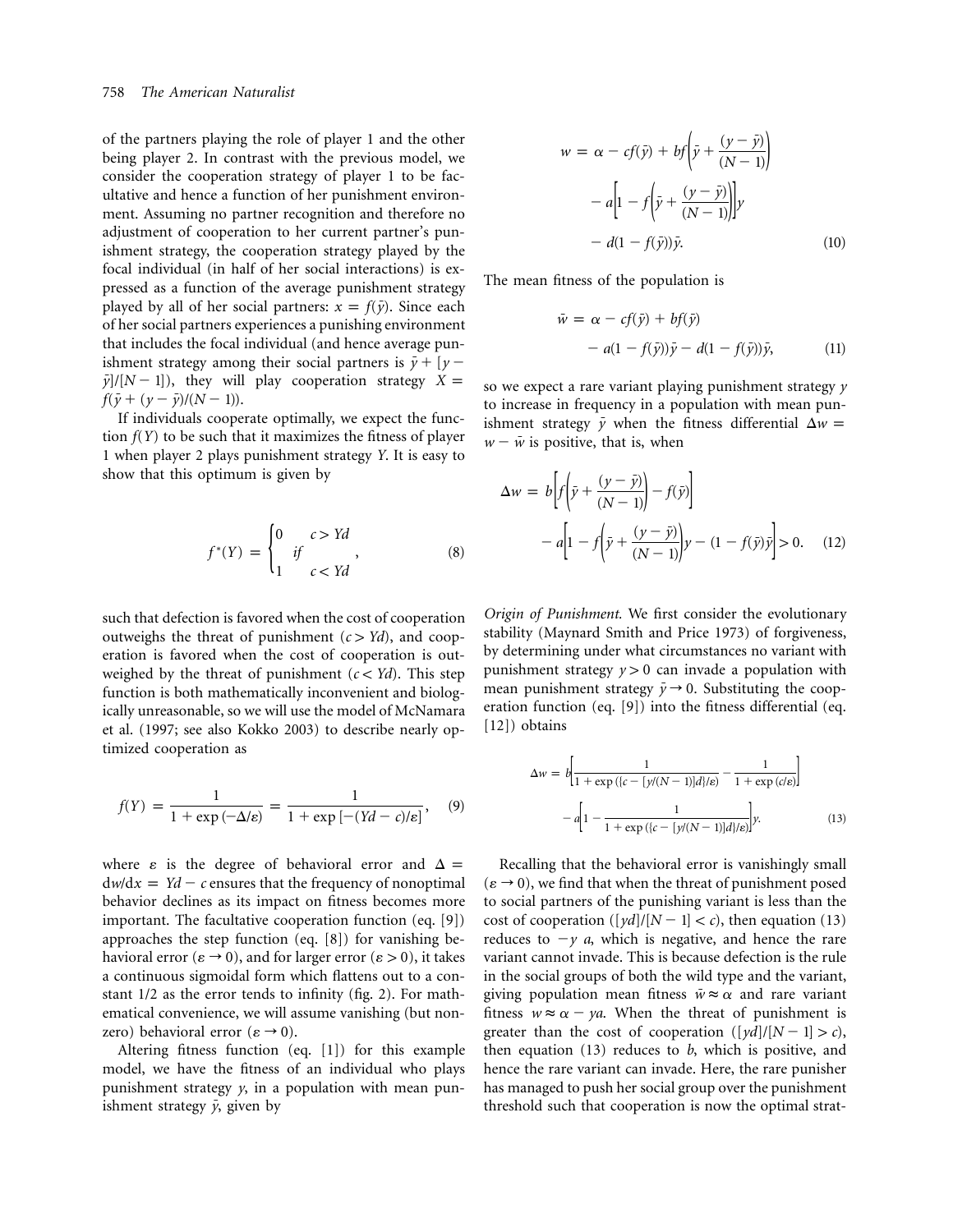

**Figure 2:** Frequency with which an individual cooperates (*x*) as a function of the punishment strategy of its social partners (*Y*) and the degree of behavioral error ( $\varepsilon$ ), according to the example facultative model. Values are obtained numerically, assuming  $c = 1$  and  $d = 3$ . The bold lines indicate  $\varepsilon = 0$ , 0.1, and 0.5.

egy. The average social group is fully defecting, so  $\bar{w} \approx$  $\alpha$ , but the rare variant is now a recipient of cooperative behavior and only rarely encounters a defector requiring punishment, so that her fitness is  $w \approx \alpha + b$ . Note that although the variant receives cooperation, she maximizes her fitness by always defecting (since her unrelated social partners are all forgivers) and hence pays no cost of cooperation. If no *y* satisfies the above invasion condition, then forgiveness is an evolutionarily stable strategy (ESS; Maynard Smith and Price 1973). This is assured when  $(N - 1)c > d$ , so that not even a fully punishing variant  $(y = 1)$  can invade. Evolutionary stability of forgiveness is therefore assured unless

$$
d > (N-1)c.\t(14)
$$

*Result 4*. In the above model, punishment is unlikely to invade forgiveness unless the population is structured into very small groups.

*Maintenance of Punishment.* To determine whether punishment is an ESS, we let the wild type adopt the strategy of full punishment ( $\bar{y} \rightarrow 1$ ) and consider the success of rare variants playing  $y < 1$ . Substituting the facultative cooperation function (eq. [9]) into the fitness differential (eq. [12]) obtains

$$
\Delta w = b \left[ \frac{1}{1 + \exp((c - [1 - (1 - y)/(N - 1)]d)/\epsilon)} - \frac{1}{1 + \exp[(c - d)/\epsilon]} \right] + a \left[ 1 - \frac{1}{1 + \exp[(c - d)/\epsilon]} - \left[ 1 - \frac{1}{1 + \exp((c - [1 - (1 - y)/(N - 1)]d)/\epsilon)} \right] y \right].
$$
(15)

First consider "ineffective punishment"  $(c > d)$ . When behavioral error is vanishing ( $\varepsilon \rightarrow 0$ ), the fitness differential (eq. [15]) reduces to  $a(1 - y)$ , which is positive, and hence the more forgiving variant will always invade. This is because even when defection is always met with punishment, the defector has greater fitness than the cooperator, so that in all social groups defection is rife. The resident strategy incurs the cost of full punishment, and so the mean fitness of the population is  $\bar{w} \approx \alpha - a$ , whereas the more forgiving variant avoids this at least part of the time, giving fitness  $w \approx \alpha - ya$ . Now consider "effective punishment" ( $d > c$ ),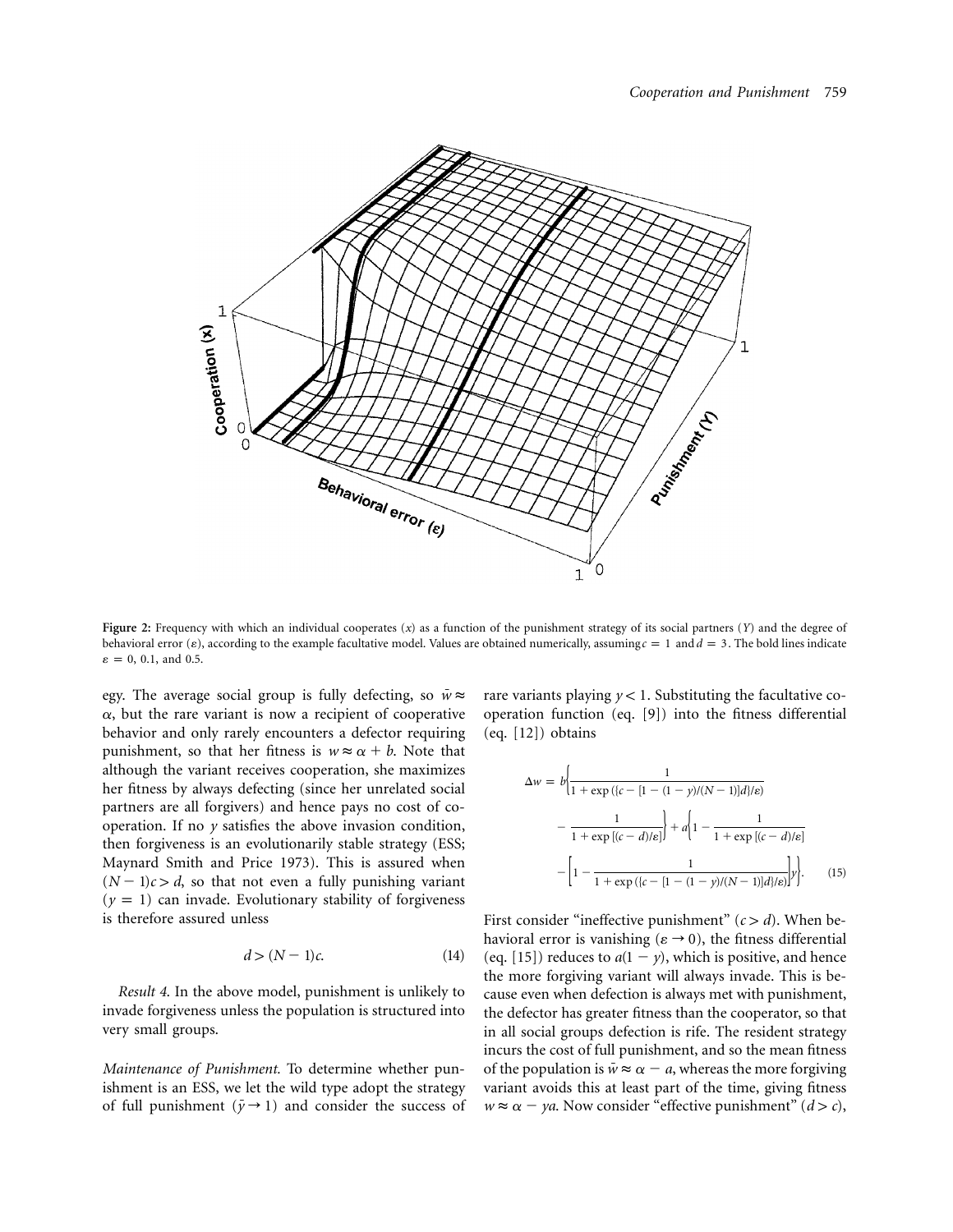

**Figure 3:** Maximum group size (*N*) permitting the evolutionary stability of punishment  $(\bar{y} = 1)$  as a function of behavioral error ( $\varepsilon$ ) and the cost of punishing (*a*), according to the example facultative model, assuming  $b = 2$ ,  $c = 1$ , and  $d = 3$ . Upper line,  $a = 0.01$ ; middle line,  $a = 0.10$ ; bottom line,  $a = 0.50$ .

such that punished defectors receive lower fitness than cooperators. The resident now enjoys the benefits of cooperation and only infrequently encounters erroneous defection requiring punishment. If the rare variant forgives to such a degree that her social partners optimize by defection; that is, when  $c - [1 - (1 - y)/(N - 1)]d > 0$ , the fitness differential (eq. [15]) reduces to  $-(b + ya)$  since she loses the benefits of cooperation and punishes a proportion *y* of her social partners. This is negative, and so the rare variant cannot invade. If the variant's forgiveness is not sufficient to warrant a switch to defection among her social partners, equation (15) becomes  $-(b +$ *ya*) exp { $c - [1 - (1 - y)/(N - 1)]d$ }, which is vanishingly small but nevertheless negative, and hence the rare variant cannot invade. This is true because with vanishing behavioral error ( $\varepsilon \rightarrow 0$ ) the frequency of defection in the fully punishing group is a vanishing fraction of the frequency of defection in the more forgiving group, so that the fitness saved from not punishing so frequently does not outweigh the fitness lost through the reduction of received cooperation. Relaxation of the infinitesimal error assumption (fig. 3) shows that this result is robust, even for large social groups. The variant can therefore only invade an otherwise fully punishing population when punishment is ineffective, so that punishment is an ESS when

$$
d > c.\t(16)
$$

*Result 5*. In the above model, punishment is maintained by selection once it has become common if the cost of cooperation (*c*) is less than the cost of being punished (*d*).

#### **Discussion**

#### *Punishment and Cooperation*

We have shown that full punishment can be an evolutionarily stable strategy only if there is a positive association between the punishment played and the cooperation received by an individual. This could arise if populations are viscous so that social partners tend to be genealogical relatives, but other mechanisms are possible, for example, when individuals facultatively adjust their level of cooperation in response to the local threat of punishment. We have also provided analytical support for the suggestion of Boyd et al. (2003) that the cost of punishment declines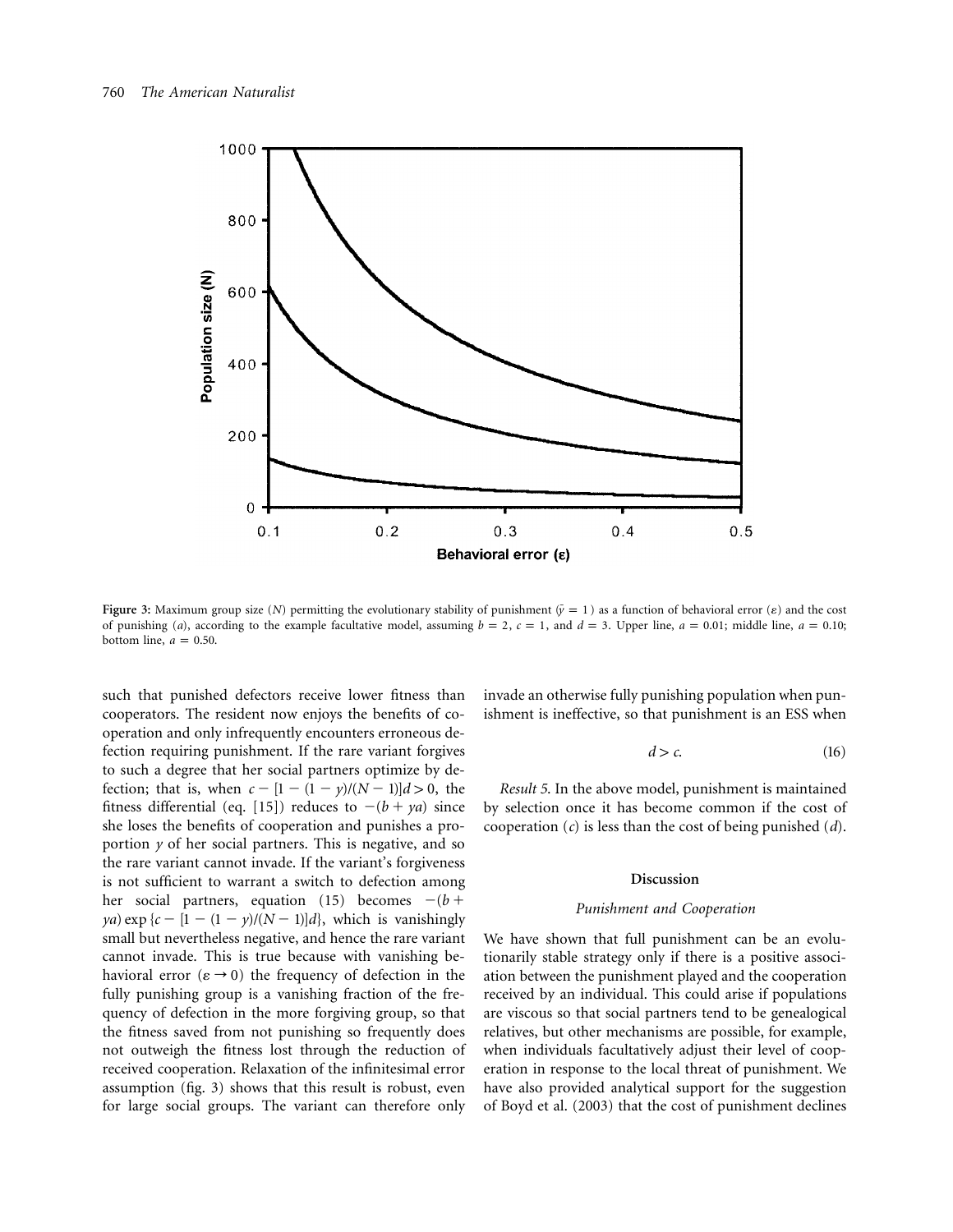as it becomes common in the population and hence punishing behavior might be maintained more easily than it is initially evolved.

These results suggest three general implications. First, it can be easier for some cooperation to evolve by another mechanism (e.g., altruism between relatives) and then punishment evolve to favor and maintain higher levels of cooperation. An analogous conclusion has been made for some other mechanisms that do not rely on interactions between relatives, such as group augmentation (Kokko et al. 2001; Griffin and West 2002). Second, within the specific context of explaining human cooperation, punishment could have evolved at a time when social structure was more conducive to punishment (small groups of interacting individuals). Once common, punishment could be retained even when interactions began to occur within much larger groups of humans. Third, the opposite frequency dependence is true for systems based on rewarding cooperation rather than punishing defection—the cost of rewarding escalates as more individuals cooperate, whereas we have shown the cost of punishing decreases as more individuals cooperate. This might go some way to explaining why punishment as opposed to rewarding is prevalent in nature (e.g., Clutton-Brock and Parker 1995).

How can our model be tested? Our major result is that costly punishment can be favored if there is a positive association between the punishment played and the cooperation received by an individual (results 1 and 2). This could be hard to test directly, especially experimentally, because of limitations on how an individual's level of punishment could be manipulated. However, some of the fundamental assumptions and predictions of our model that underly this result could be tested more easily. In particular, are lower levels of cooperation more likely to lead to punishment, as appears to occur in superb fairy wrens (Mulder and Langmore 1993), naked mole rats (Reeve 1992), and *Polistes* wasps (Reeve and Gamboa 1987)? Second, are individuals more likely to cooperate when they are punished, as may occur in *Polistes* wasps (Reeve and Gamboa 1987)? Third, do individuals try to signal that they cooperate more than they actually do, as occurs in white-winged choughs (Boland et al. 1997)? Fourth, do systems in which social partners are more related tend to display less punishment, analogous with Frank's (1995, 2003) result that investment into policing correlates negatively with relatedness?

### *Relatedness and Kin Selection*

This analysis has made use of the understanding that the coefficient of relatedness appropriate to the direct fitness formulation of Hamilton's rule is a regression measure describing the association between actor and social partner

phenotypes (reviewed by Seger 1981; Michod 1982; Grafen 1985; Queller 1985; 1992; Frank 1998). Such associations are generally due to genealogical closeness and hence genetic similarity, so that the maximization of neighbormodulated or inclusive fitness is popularly referred to as "kin selection" (Maynard Smith 1964). Group selection can be responsible for the evolution of an altruistic trait only insofar as the benefit to the group is large enough, the cost to the individual is low enough, and there is substantial between-group as opposed to within-group variation in trait values. Since the proportion of the total variance that is attributable to between-group differences is the coefficient of relatedness appropriate for wholegroup traits, Hamilton's rule can be used to predict when group selection will favor the trait (i.e., when relatedness  $\times$  benefit  $>$  cost). Thus, kin selection and group selection are mathematically equivalent ways of conceptualizing the same evolutionary process, a point that previously has been analyzed in much detail (Price 1972; Hamilton 1975; Wade 1985; Frank 1986, 1998; Queller 1992; Reeve and Keller 1999). Consequently, it is puzzling that kin selection has been largely ignored in the human altruistic punishment literature on the grounds that relatedness is too low, while group selection has often been regarded as important (e.g., Gintis 2000). Furthermore, because relatedness is a regression of recipient phenotype on actor phenotype, it transcends genetics and applies even when the cause of phenotypic similarity is simply imitation, for example, as in the cultural group selection proposed by Heinrich and Boyd (2001). In this sense, "kin selection" is something of a misnomer because it draws attention to only one cause of the statistical association that is relatedness, as Hamilton (1975) realized.

As this analysis has shown, positive relatedness is not really the key ingredient for the evolutionary success of punishment. Punishing behavior is costly to the individual and protects the social group from the breakdown of cooperation, and hence it has been described as a form of altruism (Sober and Wilson 1998). It might then be expected that where it is successful, altruistic punishment is being maintained by kin selection. However, punishment is quite a different form of public good from cooperation—it is directly disadvantageous at the group level because it reduces the fitness of the focal individual and her social partners. The benefit it brings is indirect because it merely creates a coercive social environment in which cooperation is favored. It therefore differs from Frank's (1995, 1996, 2003) recent models of competitionrepression in which investment into policing behavior translates directly into enhanced group fitness. In our model, punishment is only of selective value when there is a sufficiently strong correlation between punishment strategy played and cooperation received  $\frac{dX}{dy}$ ; fig. 1*B*).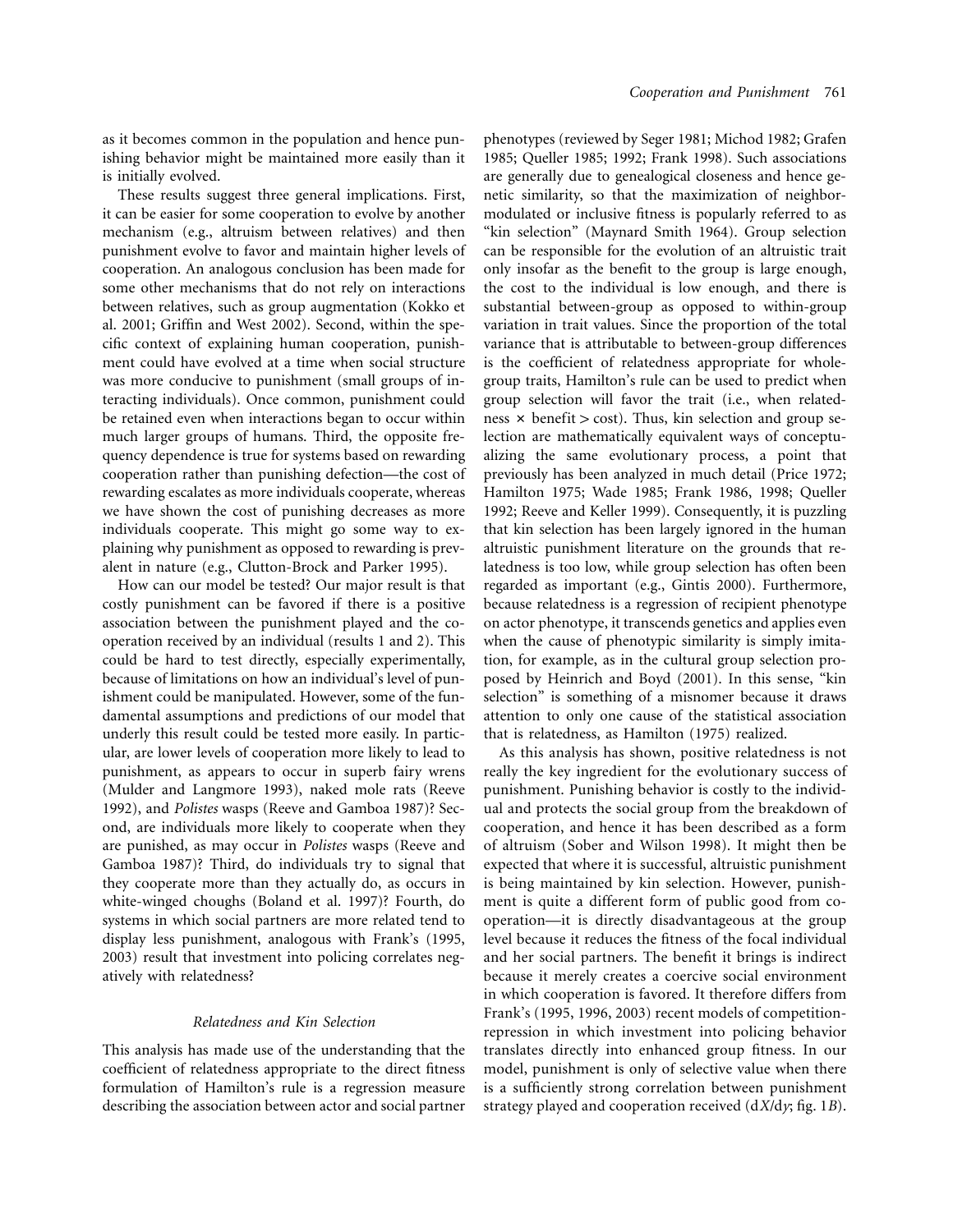This highlights a fundamental nonequivalence of firstand higher-order public goods.

A positive correlation between punishment played and cooperation received might arise in a viscous population where genealogical kin tend to associate with each other, so that the social partners of punishers are also punishers  $(dY/dy > 0)$  and therefore punishers are expected to be coerced into cooperating more than forgivers  $(\frac{dx}{dy} > 0)$ . This association combines with relatedness to ensure that an increase in punishing behavior is associated with an increase in the amount of cooperation received  $(dX/dy > 0)$ . The pressure for enhanced punishment is therefore not strictly kin selection but rather something more akin to "niche construction" (Odling-Smee et al. 1996), in the sense that the behavior modifies the social environment in such a way as to alter the selective pressures acting upon other traits. It is worth noting that localized competition in viscous populations adds extra complexity to models of kin selection (see Taylor 1992*a*, 1992*b*; Wilson et al. 1992; Queller 1994; Frank 1998; Griffin and West 2002; West et al. 2002*a*; Gardner and West 2004 for extensive discussion of its impact on the evolution of social behaviors). In our analysis, we have assumed that all competition occurs at the level of the whole population, and we leave local competition as an open problem for the future.

We may easily demonstrate that relatedness is not necessary for the evolution of costly punishment by considering mechanisms that generate positive associations between the punishment played and the cooperation received despite zero relatedness, for example, the facultative model of cooperation introduced above. We discovered that in the absence of relatedness, partner recognition, reputation, and any mechanism whereby an individual may bias her interactions or tailor her behavior in response to her immediate social partner, punishment might be maintained by selection acting directly at the level of the individual. This is because when punishment is already frequent, the fitness saved by forgiving is minimal and may be overwhelmed by the concomitant decline in the amount of cooperation received because of the decrease in selection for cooperation among social partners. This example model is intended for illustration only and is designed to demonstrate how a net benefit for punishment might be achieved even when individuals do not interact with relatives. More complicated scenarios are therefore possible, and of particular interest is the effect of enhanced behavioral error (increasing  $\varepsilon$ ). Numerical analysis of the example model reveals that increasing the frequency of maladaptive behavior reduces the likelihood that individual level selection will be able to maintain altruistic punishment in very large groups (fig. 3), although the results presented above are qualitatively robust so long as behavioral error  $(\varepsilon)$  and the cost of punishing  $(a)$  are small. The degree to which individuals are expected to behave optimally is contentious, but punishment is indeed characterized by its cheapness (Sober and Wilson 1998).

## **Conclusion**

We have given analytical support to the suggestion that the cost of punishment declines as it becomes a common strategy, so that punishment is more easily maintained than it is originally evolved. We showed that it is not relatedness per se that is important in ensuring that punishing behavior enhances fitness but rather that a positive correlation between punishment played and cooperation received by an individual is crucial. We also revealed that facultative adjustment of cooperation can give rise to such a positive association even in the absence of relatedness between social partners. Finally, we demonstrated that the direct benefits accrued when cooperation is facultative may be large enough for selection acting at the individual level alone to maintain punishment among humans, rendering elaborate population dynamics and cultural practices unnecessary. More generally, our results provide a specific example of how positive correlations between the behaviors played by social partners can arise and favor cooperation for reasons other then kinship. Major tasks for the future include clarifying the links between punishment and reproductive skew theory (Johnstone 2000; Clutton-Brock et al. 2001; Langer et al. 2004) and developing more specific models for specific situations or organisms.

## **Acknowledgments**

We thank N. Barton, T. Clutton-Brock, F. Dionisio, S. Frank, A. Kalinka, H. Kokko, S. Nee, J. Pepper, D. Wilson, and W. Zuidema for their comments on the manuscript. Funding was provided by the Biotechnology and Biological Sciences Research Council, the Natural Environment Research Council, and the Royal Society.

#### **Literature Cited**

- Alexander, R. D. 1979. Darwinism and human affairs. University of Washington Press, Seattle.
- ———. 1987. The biology of moral systems. Aldine de Gruyter, New York.
- Boland, C. R. J., R. Heinsohn, and A. Cockburn. 1997. Deception by helpers in cooperatively breeding whitewinged choughs and its experimental manipulation. Behavioral Ecology and Sociobiology 41:251–256.
- Boyd, R., and P. J. Richerson. 1992. Punishment allows the evolution of cooperation (or anything else) in sizable groups. Ethology and Sociobiology 13:171–195.
- Boyd, R., H. Gintis, S. Bowles, and P. J. Richerson. 2003.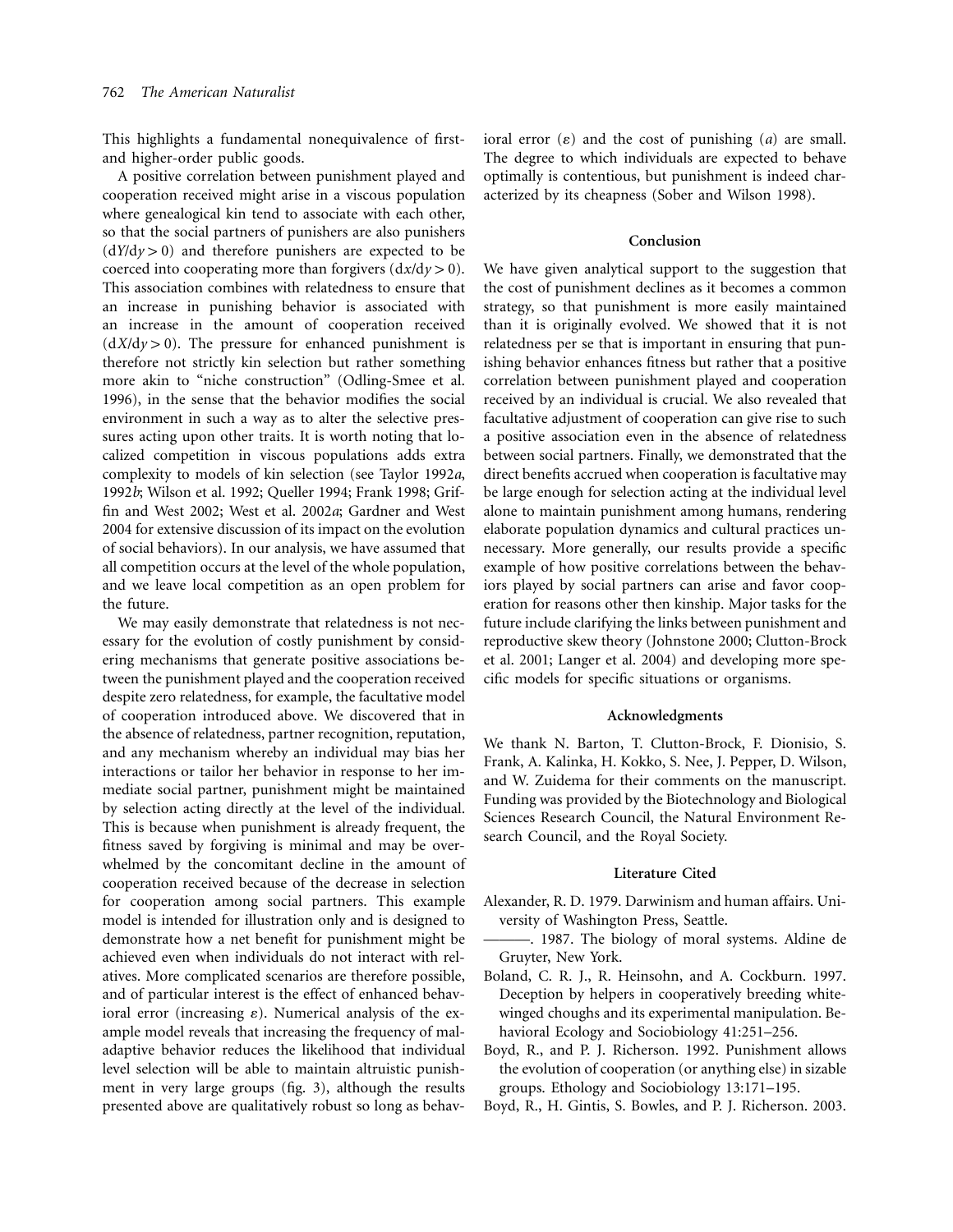The evolution of altruistic punishment. Proceedings of the National Academy of Sciences of the USA 100:3531– 3535.

- Buss, L. W. 1987. The evolution of individuality. Princeton University Press, Princeton, N.J.
- Clutton-Brock, T. H. 1998. Reproductive skew, concessions and limited control. Trends in Ecology & Evolution 13: 288–292.
- Clutton-Brock, T. H., and G. A. Parker. 1995. Punishment in animal societies. Nature 373:209–216.
- Clutton-Brock, T. H., P. N. M. Brotherton, A. F. Russell, M. J. O'Riain, D. Gaynor, R. Kansky, A. Griffin, et al. 2001. Cooperation, control, and concession in meerkat groups. Science 291:478–481.
- Denison, R. F. 2000. Legume sanctions and the evolution of symbiotic cooperation by rhizobia. American Naturalist 156:567–576.
- Fehr, E., and S. Gächter. 2000. Cooperation and punishment in public goods experiments. American Economic Review 90:980–994.
- ———. 2002. Altruistic punishment in humans. Nature 415:137–140.
- Frank, S. A. 1986. Hierarchical selection theory and sex ratios I. General solutions for structured populations. Theoretical Population Biology 29:312–342.
	- ———. 1995. Mutual policing and repression of competition in the evolution of cooperative groups. Nature 377:520–522.
	- ———. 1996. Policing and group cohesion when resources vary. Animal Behaviour 52:1163–1169.
- ———. 1998. Foundations of social evolution. Princeton University Press, Princeton, N.J.
- ———. 2003. Repression of competition and the evolution of cooperation. Evolution 57:693–705.
- Gardner, A., and S. A. West. 2004. Spite and the scale of competition. Journal of Evolutionary Biology (in press).
- Gintis, H. 2000. Strong reciprocity and human sociality. Journal of Theoretical Biology 206:169–179.
- Grafen, A. 1985. A geometric view of relatedness. Oxford Surveys in Evolutionary Biology 2:28–89.
- Griffin, A. S., and S. A. West. 2002. Kin selection: fact and fiction. Trends in Ecology & Evolution 17:15–21.
- Hamilton, W. D. 1963. The evolution of altruistic behavior. American Naturalist 97:354–356.
- -. 1964. The genetical evolution of social behavior. I, II. Journal of Theoretical Biology 7:1–52.
- ———. 1970. Selfish and spiteful behavior in an evolutionary model. Nature 228:1218–1220.
- ———. 1975. Innate social aptitudes of man: an approach from evolutionary genetics. Pages 133–153 *in* R. Fox, ed. Biosocial anthropology. Malaby, London.
- Heinrich, J., and R. Boyd. 2001. Why people punish defectors. Journal of Theoretical Biology 208:79–89.
- Hirshleifer, D., and E. Rasmusen. 1989. Cooperation in a repeated prisoner's dilemma with ostracism. Journal of Economic Behavior and Organization 12:87–106.
- Johnstone, R. A. 2000. Models of reproductive skew: a review and synthesis. Ethology 106:5–26.
- Kiers, E. T., R. A. Rouseau, S. A. West, and R. F. Denison. 2003. Host sanctions and the legume-rhizobium mutualism. Nature 425:78–81.
- Kokko, H. 2003. Are reproductive skew models evolutionarily stable? Proceedings of the Royal Society of London B 270:265–270.
- Kokko, H., R. A. Johnstone, and T. H. Clutton-Brock. 2001. The evolution of cooperative breeding through group augmentation. Proceedings of the Royal Society of London B 268:187–196.
- Langer, P., K. Hogendoorn, and L. Keller. 2004. Tug-ofwar over reproduction in a social bee. Nature 428:844– 847.
- Maynard Smith, J. 1964. Group selection and kin selection. Nature 201:1145–1147.
- Maynard Smith, J., and G. R. Price. 1973. The logic of animal conflict. Nature 246:15–18.
- Maynard Smith, J., and E. Szathmáry. 1995. The major transitions in evolution. Oxford University Press, Oxford.
- McNamara, J. M., J. N. Webb, E. J. Collins, T. Székely, and A. I. Houston. 1997. A general technique for computing evolutionary stable strategies based on errors in decision-making. Journal of Theoretical Biology 189: 211–225.
- Michod, R. E. 1982. The theory of kin selection. Annual Review of Ecology and Systematics 13:23–55.
- Mulder, R. A., and N. E. Langmore. 1993. Dominant males punish helpers for temporary defection in superb fairy wrens. Animal Behaviour 45:830–833.
- Nee, S. 1989. Does Hamilton's rule describe the evolution of reciprocal altruism? Journal of Theoretical Biology 141:81–91.
- Odling-Smee, F. J., K. N. Laland, and M. W. Feldman. 1996. Niche construction. American Naturalist 147:641– 648.
- Oliver, P. 1980. Rewards and punishments as selective incentives for collective action: theoretical investigations. American Journal of Sociology 85:1356–1375.
- Ostrom, E. 1990. Governing the commons. Cambridge University Press, New York.
- Price, G. R. 1972. Extension of covariance selection mathematics. Annals of Human Genetics 35:485–490.
- Queller, D. C. 1985. Kinship, reciprocity, and synergism in the evolution of social behavior. Nature 318:366–367.
- ———. 1992. Quantitative genetics, inclusive fitness, and group selection. American Naturalist 139:540–558.